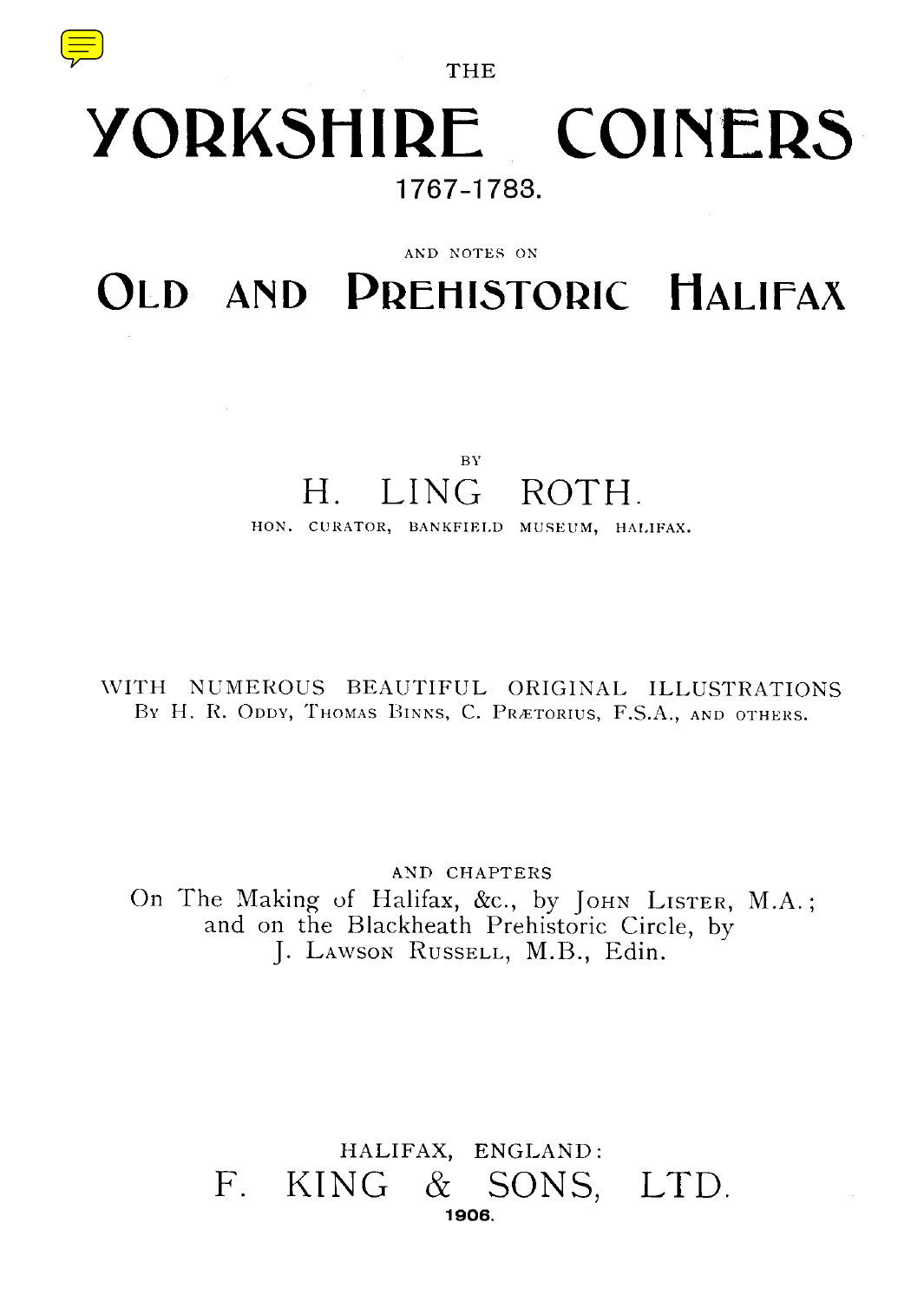## PREFACE.

YORKSHIRE COINERS.—In arranging the Records of the Yorkshire Coiners I have made use of the following sources of information : the files of the *Leeds Intelligencer,* (merged in the *Yorkshire Post,)* the *Leeds Mercury,* the *Yorkshire Courant ,* (merged in the *Yorkshire Herald,) Etherington 's York Chronicle,* (merged in the *Yorkshire Gazette,)* to the Editors and Proprietors of which, for permitting me to have their files searched, I am much indebted. As may be surmised, much interesting matter has been obtained from these newspapers. I have also searched the Records Office, London, where valuable correspondence relating to the coiners is to be found in the State Papers Domestic of George III ; the Domestic Entry Book, George III; Treasury Entry Book (Law *Officers* Entry Book) ; Home Office Papers (Law Officers Entry Book,) &c., &c. Various files of newspapers in the British Museum and the York Museum have also been placed under contribution. Mr. Robert Holtby, Deputy Clerk of Assize, York, has kindly searched the records of York Castle for me with satisfactory results. For the loan of Counsels Brief in the Prosecution of the Murderers of Supervisor Deighton I tender my thanks to Mr. E. H. Hill, Coroner for Halifax. I am also indebted to the Rev. T. P. Whittington, Vicar of St. Thomas the Apostle, Heptonstall, for permission to have the registers searched; to Mr. H. P. Kendall of Sowerby Bridge, for especially visiting Cragg Vale to photograph David Hartley 's House, and to Mr. John Longbottom for making copies of documents, making searches under my direction, and assisting me in other ways. The various documents, largely original, which were used by the well-known antiquary, the late Mr. F. A. Leyland, when he prepared his lecture on the Cragg Vale Coiners, given in 1866 at the Halifax Literary and Philosophical Society 's Rooms, have been most kindly presented to me by his son, Mr . John Leyland, editor of the *Army and Navy Gazette,* and have proved of great value. The lecture was reported in the columns of the *Halifax Courier*. The documents consist of the affidavits taken before Mr. Coroner Hyde in 1769 and subsequently, and others taken before Colonel Wickham and Mr. Horton; prisoners statements; Mr. Robert Parker's notes; printed matter, &c., &c., and these supplement the informations obtained at the Record Office, etc. I believe I am in a position to lay before my readers the fullest account of the subject that has yet been published, with a large amount of information which has not been seen in print before.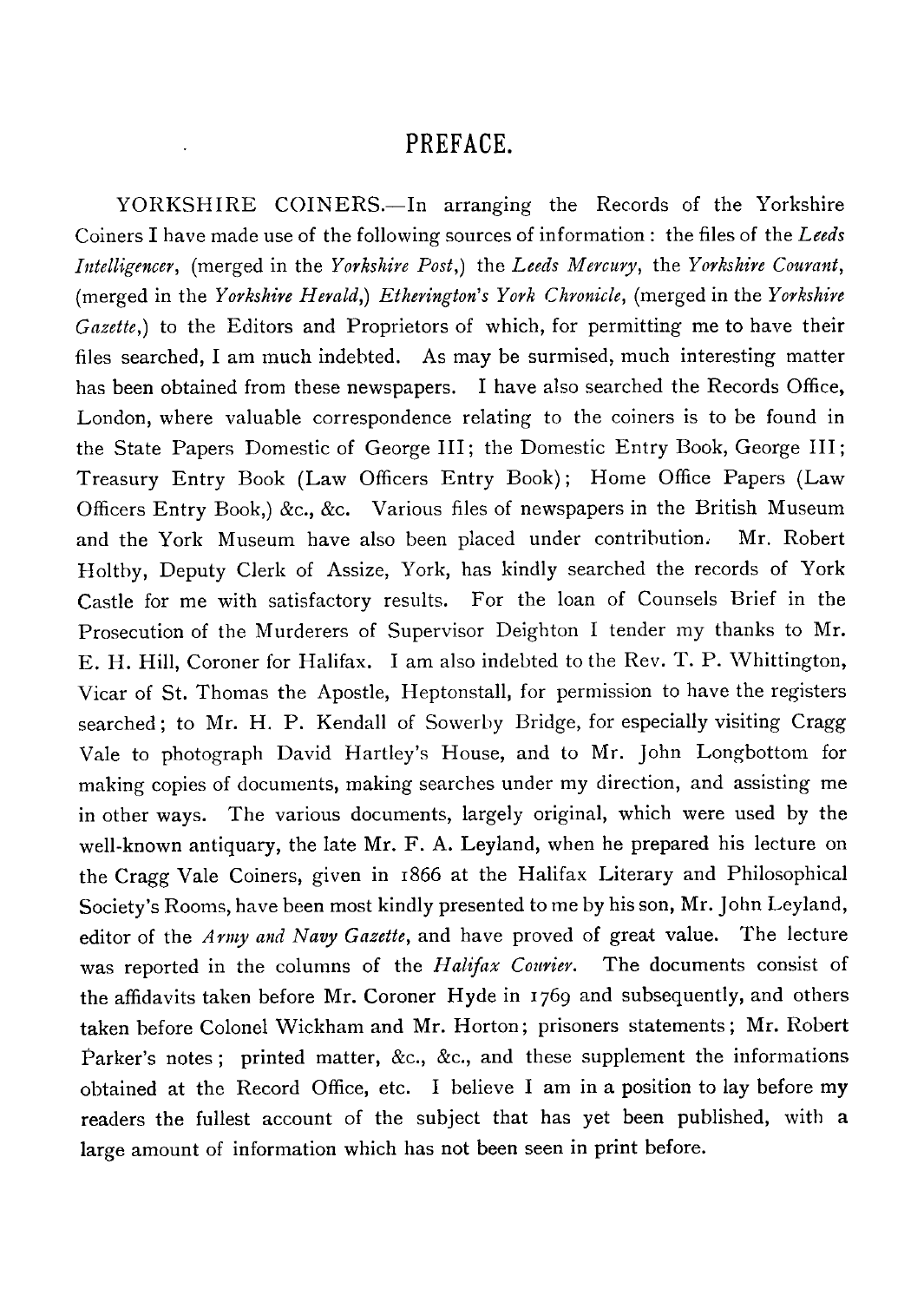#### viii *Preface.*

NOTES ON OLD HALIFAX.-In the preparation of these Notes I am indebted to many friends for their kind assistance . To Mr. John Lister for permission to publish his Lectures, *The Making of Halifax* and *The Halifax Gibbet* Law delivered before the Halifax Antiquarian Society but not published in their papers. These lectures were reported in the *Halifax Guardian* and have been revised by their author for this work. To Mr. J. Whiteley Ward for the loan of Thos. Binns beautiful drawings of Old Halifax, and to Mr. H. R. Oddy for the loan of his vigorous artistic sketches, for reproduction here. To the late Miss Emma Sophia Rawson and also her sister, the late Mrs. Inglis, for the loan of several photographs &c. and many notes. To Mr. Jos. F. Walsh for assistance in describing his XIVth Century House, to Mr. Henry Lonsdale for assisting in searching out various facts and for the loan of many papers and objects, and to Mr. H. P. Kendal for various notes and for the photographs of the Stone Ovens, &c. To Mr. S. H. Hamer for revising my list of Tokens. My Chapters on the Frobishers and on Christopher Rawson appeared originally in the pages of the *Halifax Courier* and *Halifax Guardian* respectively ; they are here revised, considerably enlarged and illustrated.

PREHISTORIC HALIFAX. Except locally, nothing is known outside the district of the existence of Early Man in Halifax, and I have therefore gathered together all I could find to elucidate his remains in this neighbourhood . For Chapter II., I am indebted to the kindness of Dr. J. Lawson Russell. It is an enlargement of his lecture delivered before various scientific societies, and has been revised by him for this work.

The Blocks have all been made by the Phoenix Wood Engraving Co. (M. Griffith), 28, Market Street, Manchester, and I have to thank them for the care they have taken in their production.

H. LING ROTH.

**BRIARFIELD, SHIBDEN , HALIFAX.** 29th Oct., 1906.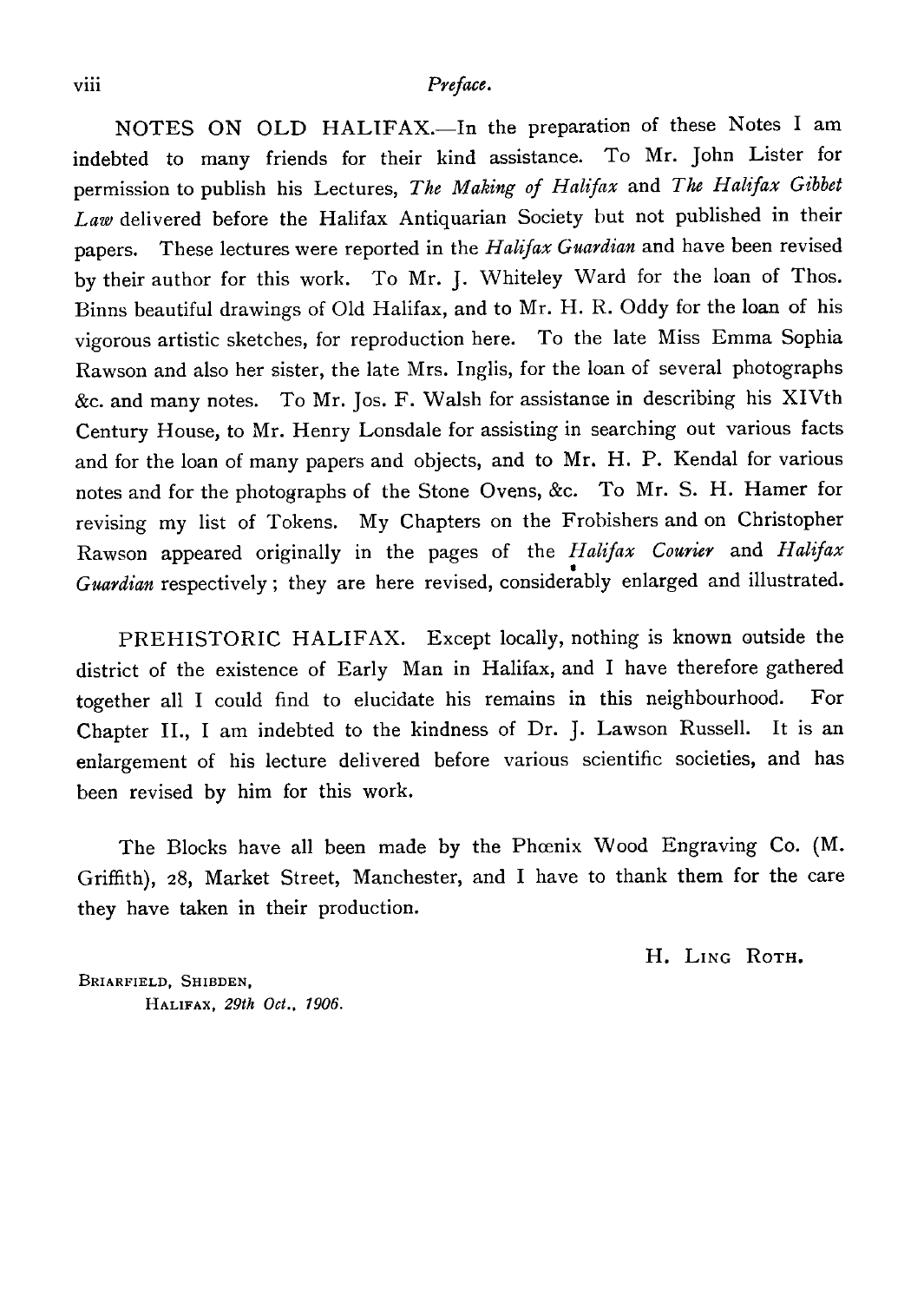### INTRODUCTION .

Although in these pages I have only dealt with such clipping and counterfeiting as existed in the West Riding of Yorkshire during the years 1769-1783, limiting myself to these years for reasons which appear in the sequel, it must not be imagined that neither clipping nor counterfeiting was carried on before the first-mentioned date nor after the last-mentioned one . Illegal coining and wilful depreciation of the currency most probably began with the earliest adoption of a medium of exchange in whatever country that may have been, and England has not escaped suffering under the



Fig. z .—A clipped Half Crown of Charles I., 1636-8, (Ton Mint Mark), Bankfield Museum.



Fig. 3 —A much clipped shilling of Charles II., 1660-1685. Third Issue. Bankfield Museum.



Fig. 4.—Six Clippings of Silver Coins of the reigns of Elizabeth to the Commonwealth, found at Marsham, Abingdon. Formerly in the collection of Mr. Bernard Roth. Bankfield Museum.



Fig. 5.—Clipping of a<br>Shilling of Elizabeth. For an Account of the Clippings illustrated in Figs. 4 and 5, see 'Finds of Clippings of Silver Coins' by Bernard Roth, F R.C.S., in British Numismatic Journal, Vol. I , 1905.

common rule.\* It was in the year  $1662$ , in the reign of Charles II., that the coin of the realm was first " milled " to prevent clipping and counterfeiting. In other words

\* In an old document Mr. H, P. Kendall has come across the following note :—" William Burnley, 'Flecher,' Dec. 6th, 1499, claimed sanctuary for coining. On Jan, 1st following a John Burnley took sanctuary for a like offence . Both were of Halifax . 15th Jan., 1529-30, Jacobus Watterhous, 'wever,' claimed the liberty of St. John of Beverley ' for that he did knowe one Laurence Haulesworth of Sowerby - tailor, to coyn money falsly contrary the King's Crowne his dignytie and lawes and he did consent and give counsell to the said coyning, to whom the said privilege is graunted and he sworne.'"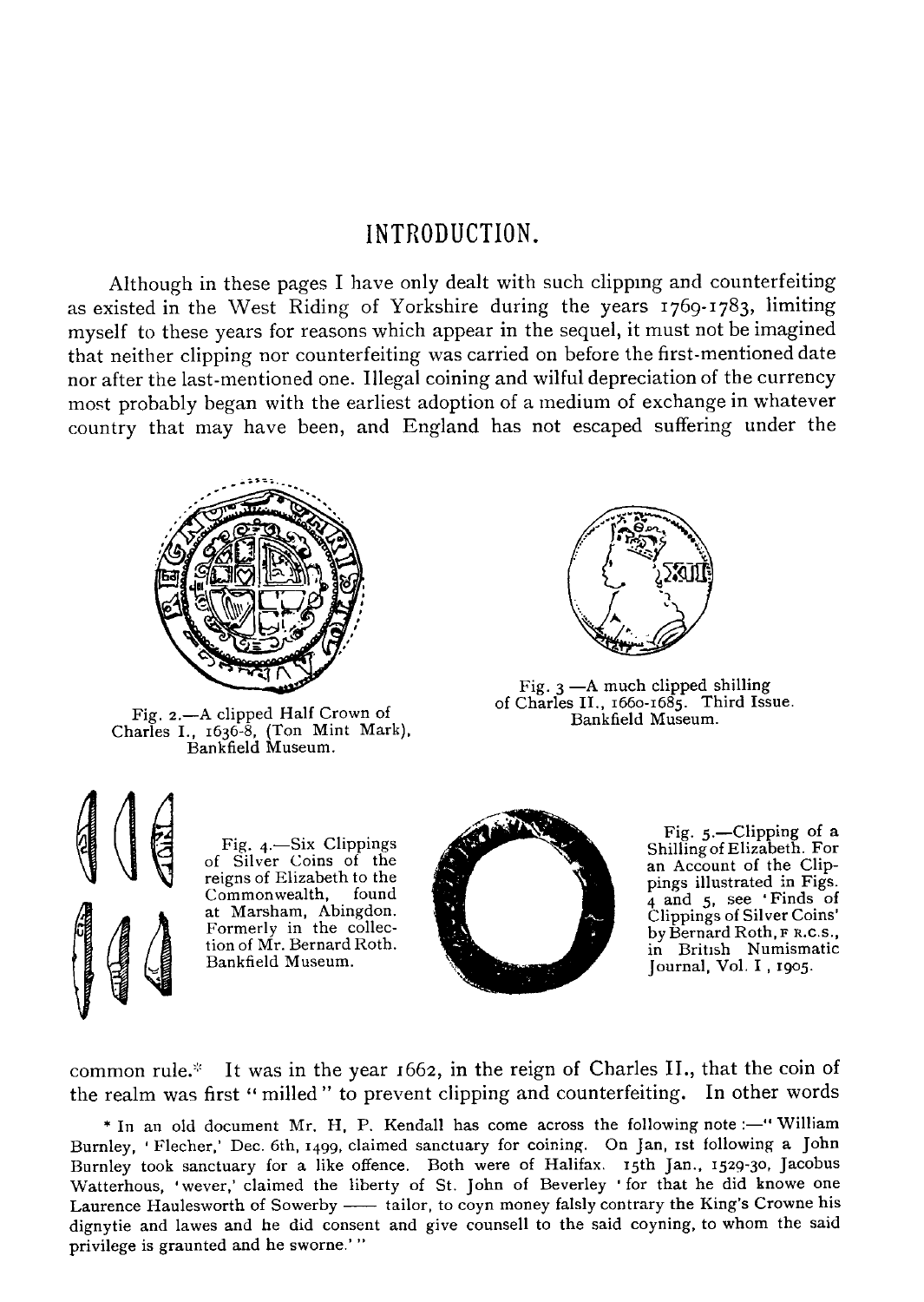the coin was made in a mill worked by horses, and not hand-hammered as it had been up to then. By means of the mill it was possible to stamp the coin more exactly, that is to say without leaving an irregular margin which is so characteristic of the coinage previous to this date, a margin which favoured the operations of the clippers. At the same time the improved process, partly by the increased power of the mill over the hand hammer, enabled the Crown Minters to put a sharp raised edge on to the coin. In the opinion that this edge would absolutely prevent clipping, the words *DECUS ET TUTAMEN i.e . Honour and Protection, were impressed o <sup>n</sup> the edge of the coin, for as soon as such an edge was clipped it became absoluteyy obvious that the coin had been tampered with. Since then the above words have been*

ILLUSTRATIONS OF MILLING AT VARIOUS DATES IN VARIOUS COUNTRIES.



Spanish Dollar, 1749





Fig. 12. Fig.  $\Box$  Fig. 13. Fig. 14. Piastre, Chas. V., Spain, 18o8. Five Grana Joachim-Murat, Piastre, Brazil, 1823.





Fig. 6. Fig.  $\frac{F \log 7}{F \log 7}$ <br>Fig. 1 Dollar, 1749 Spanish Dollar (?)



Fig. 9. Fig. 10. Fig. 10 Fig. 17<br>Barcelona 20 Pesetas, 1812. Three Kreuzers, Hungary, 1849 Four Lira, Rep of Genoa, 1796.

Fig. 8. Spanish Dollar, 1775.







Fig. 15. Fig. 16. Fig. 17. Fig. 18<br>Mexican Dollar,1863. Half Skilling, 1815. Two Kreuzers(Copper) One Kreuzer (Copper)<br>Austria. 1848. Austria. 1816. Austria, 1848.

Fig. 15. Fig. 16. Fig. 17. Fig. 18

The above are not to be accepted as strictly correct, being drawn from pieces which are most of them considerably rubbed, but they are substantially accurate . Where lettering is used, mostly in the form of a motto, this appears some times raised as in the words JUSTITIA ET CLEMENTIA in the Maria Theresa Dollars of 1780, or in sunk letters as in the Russian Rubel of 1817 . It is interesting to trace how one group of countries follows, at times, one form of milling, while another group follows another form, and so on

Naples, 181o.

replaced by other words or by decoration of some sort, but mostly by what is *popularly* known as " milling." This " milling." consists of a series of closely cut parallel vertical indentions stamped on the outer edge at the same time when the whole conn is struck, the coining dies being engraved to give this special form to the edge. An almost identical edge can be given to any metal disc by means of what is known to metal turners as a milling tool but the result does not equal that of a well-engraved coining die . That the edge of a coin can be milled with a tool